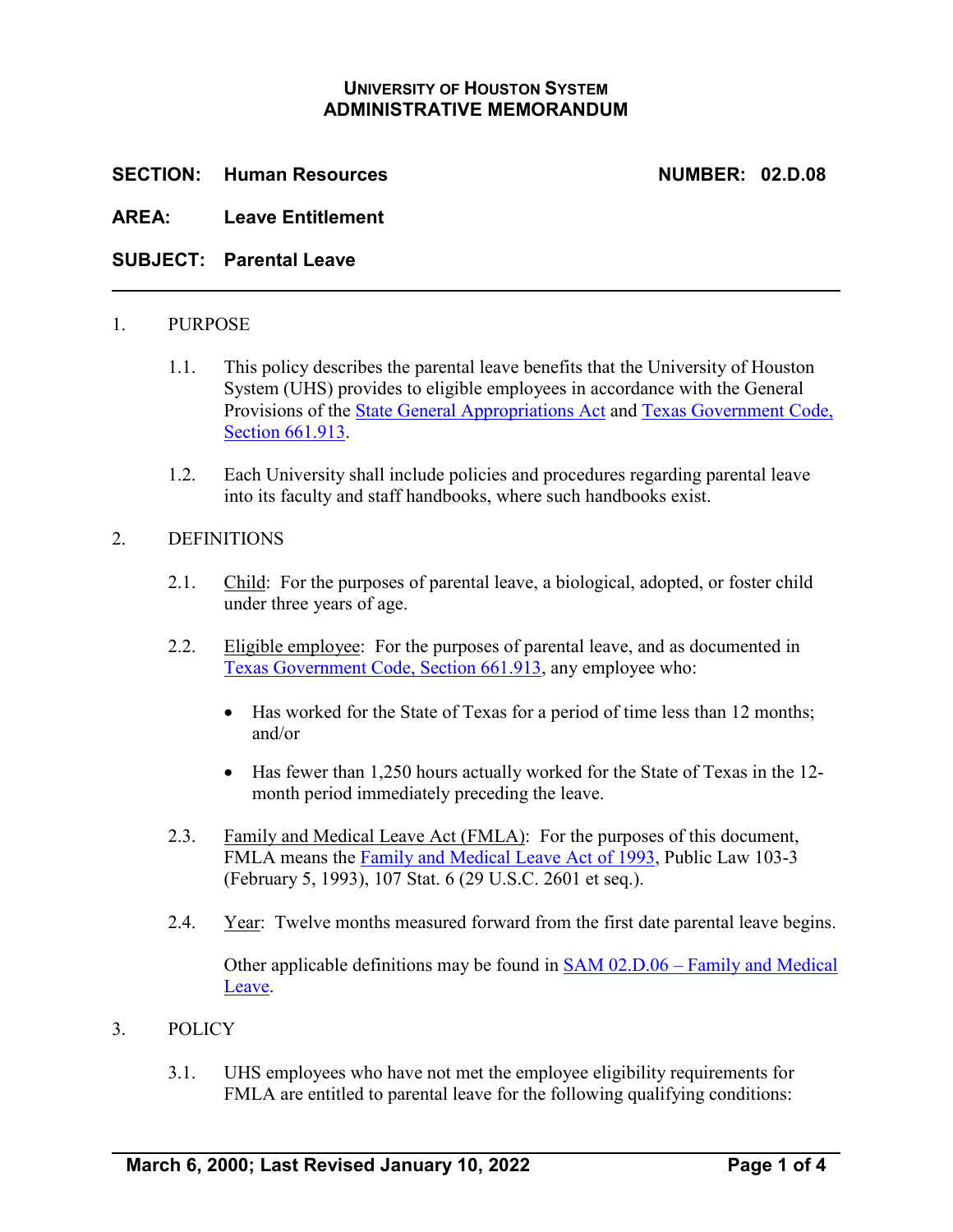- a. The birth of a child to the employee and care of the newborn.
- b. The placement of a child under three years of age with an employee in connection with the adoption or state-approved foster care of the child.
- 3.2. The eligible employee is entitled to a maximum of 12 weeks of approved parental leave in a year, as defined in this policy. The employee may take a shorter leave. Employees who meet the eligibility requirements of family and medical leave are entitled to benefits under SAM 02.D.06 – [Family and Medical Leave.](https://uhsystem.edu/compliance-ethics/_docs/sam/02/2d6.pdf)
- 3.3 The policy of the University of Houston System and its universities is to ensure equal opportunity in all its educational programs and activities, and all terms and conditions of employment without regard to age, race, color, disability, religion, national origin, veteran's status, genetic information, sex (including pregnancy), sexual orientation, gender identity or status, or gender expression, except where such a distinction is required by law. For the UH System's Official Non-Discrimination Statement, see SAM.01.D.05 – [Equal Opportunity and Non-](https://uhsystem.edu/compliance-ethics/_docs/sam/01/1d51.pdf)[Discrimination](https://uhsystem.edu/compliance-ethics/_docs/sam/01/1d51.pdf) Statement.

#### 4. PROVISIONS

- 4.1. An eligible employee must use all applicable accrued paid leave (including sick leave and vacation) while taking parental leave. The use of accrued sick leave is, however, restricted to those circumstances that would otherwise qualify the employee for sick leave usage under state law and university rules and regulations governing the use of sick leave (SAM 02.D.01 – [Vacation and Sick Leave\)](https://uhsystem.edu/compliance-ethics/_docs/sam/02/2d1.pdf). The employee may choose to use accrued compensatory time, instead of unpaid parental leave, but may not be required to do so. Any [Fair Labor Standards Act](https://www.dol.gov/agencies/whd/flsa)  [\(FLSA\)](https://www.dol.gov/agencies/whd/flsa) compensatory time (1.5) taken may not be counted against the employee's 12-week parental leave entitlement.
- 4.2. Employees with less than six months of continuous employment with the State of Texas are not eligible to take vacation under this policy.
- 4.3. A leave of absence extends the probationary period of employment by the amount of leave taken.
- 4.4. Parental leave may start no earlier than the date of birth of a natural child or adoption or foster care placement of the child.
- 4.5. Except under the conditions outlined in Section 5.4 of [SAM 02.D.06 –](https://uhsystem.edu/compliance-ethics/_docs/sam/02/2d6.pdf) Family and [Medical Leave,](https://uhsystem.edu/compliance-ethics/_docs/sam/02/2d6.pdf) employees returning from approved parental leave within the provisions of this policy shall be restored to their original or equivalent positions with equivalent pay, benefits, and other terms and conditions of employment.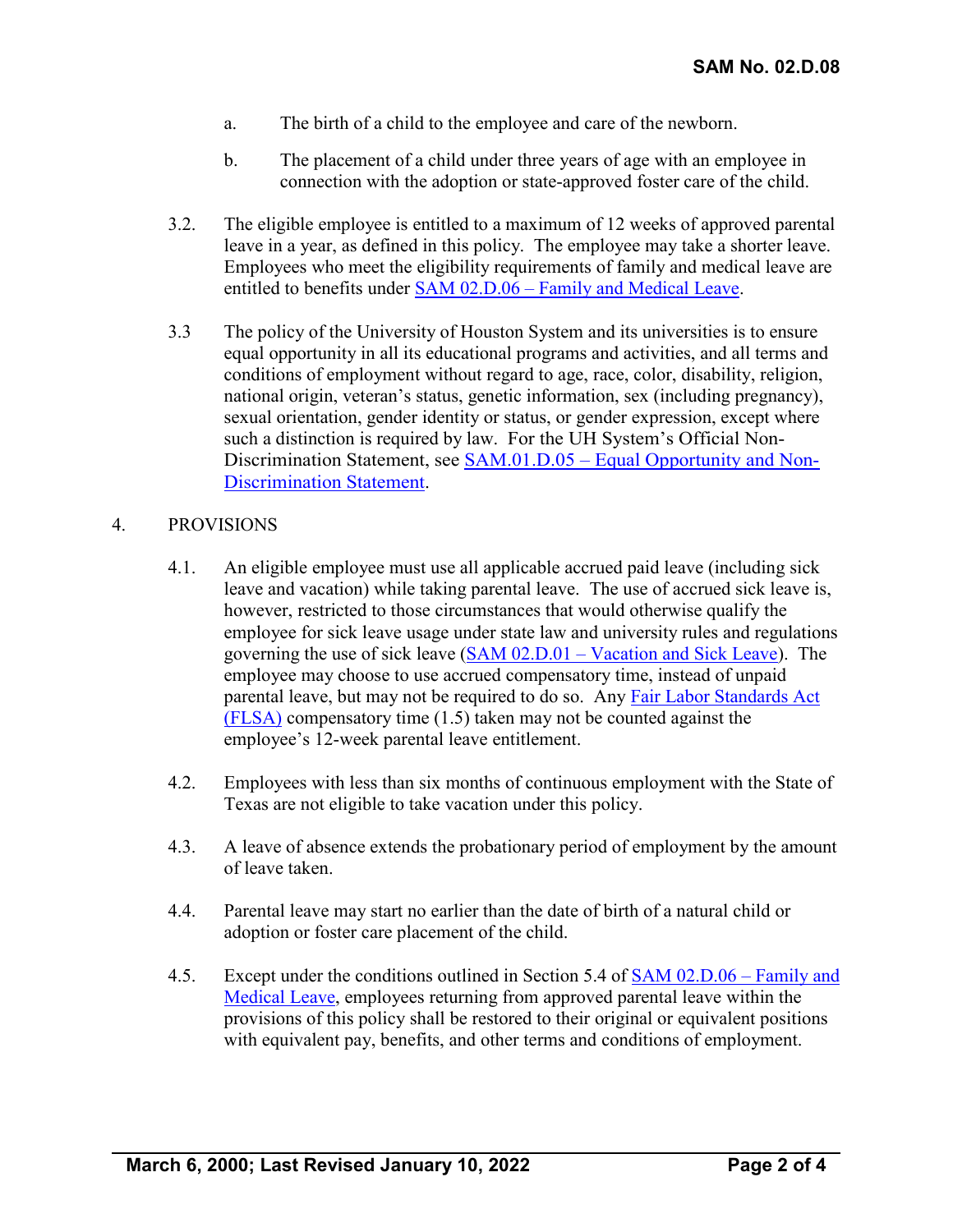- a. An employee offered an equivalent position who chooses to decline the position waives any rights to reinstatement.
- b. An employee who believes that a position offered is not an equivalent position is entitled to file a grievance under [SAM 02.A.05](https://uhsystem.edu/compliance-ethics/_docs/sam/02/2a5.pdf) – Employee [Relations, Grievance, and Appeal,](https://uhsystem.edu/compliance-ethics/_docs/sam/02/2a5.pdf) or the comparable University policy and procedure.
- 4.6. Other provisions relating to leave for birth, adoption, or foster care of a child under family and medical leave apply also to parental leave. Those provisions may be found in **SAM 02.D.06** – [Family and Medical Leave.](https://uhsystem.edu/compliance-ethics/_docs/sam/02/2d6.pdf)

## 5. PROCEDURAL REQUIREMENTS

Each university within the University of Houston System shall develop procedures that include the following provisions, as required by the terms of the [Family and Medical](https://www.dol.gov/agencies/whd/fmla)  [Leave Act.](https://www.dol.gov/agencies/whd/fmla)

- 5.1. Applying for Parental Leave:
	- a. Requests for parental leave must be submitted on the same application used to apply for family and medical leave and shall be accompanied by a written statement or form certified by the health care provider. "Request for Parental Leave" should be noted on the application form.
	- b. The employee is responsible for submitting all required forms to the University at least 30 calendar days in advance of the leave, where possible.
	- c. Full information must be provided as outlined in [SAM 02.D.06 –](https://uhsystem.edu/compliance-ethics/_docs/sam/02/2d6.pdf) Family [and Medical Leave.](https://uhsystem.edu/compliance-ethics/_docs/sam/02/2d6.pdf) To request leave based on the adoption or placement of a child, a copy of the legal orders of adoption or placement is required.
- 5.2. Employee Requirement for Return to Work:
	- a. Upon return to work, an employee who has been on approved leave for more than three days based on the employee's serious health condition (i.e., childbirth) will be required to present to the University a doctor's release certifying fitness to return to work. This requirement does not apply to the father or adoptive/foster parent taking parental leave.
	- b. A request to return to duty with restrictions will be considered on a caseby-case basis, based on such concerns as the needs of the department, the essential functions of the job, and the type and extent of existing restrictions.